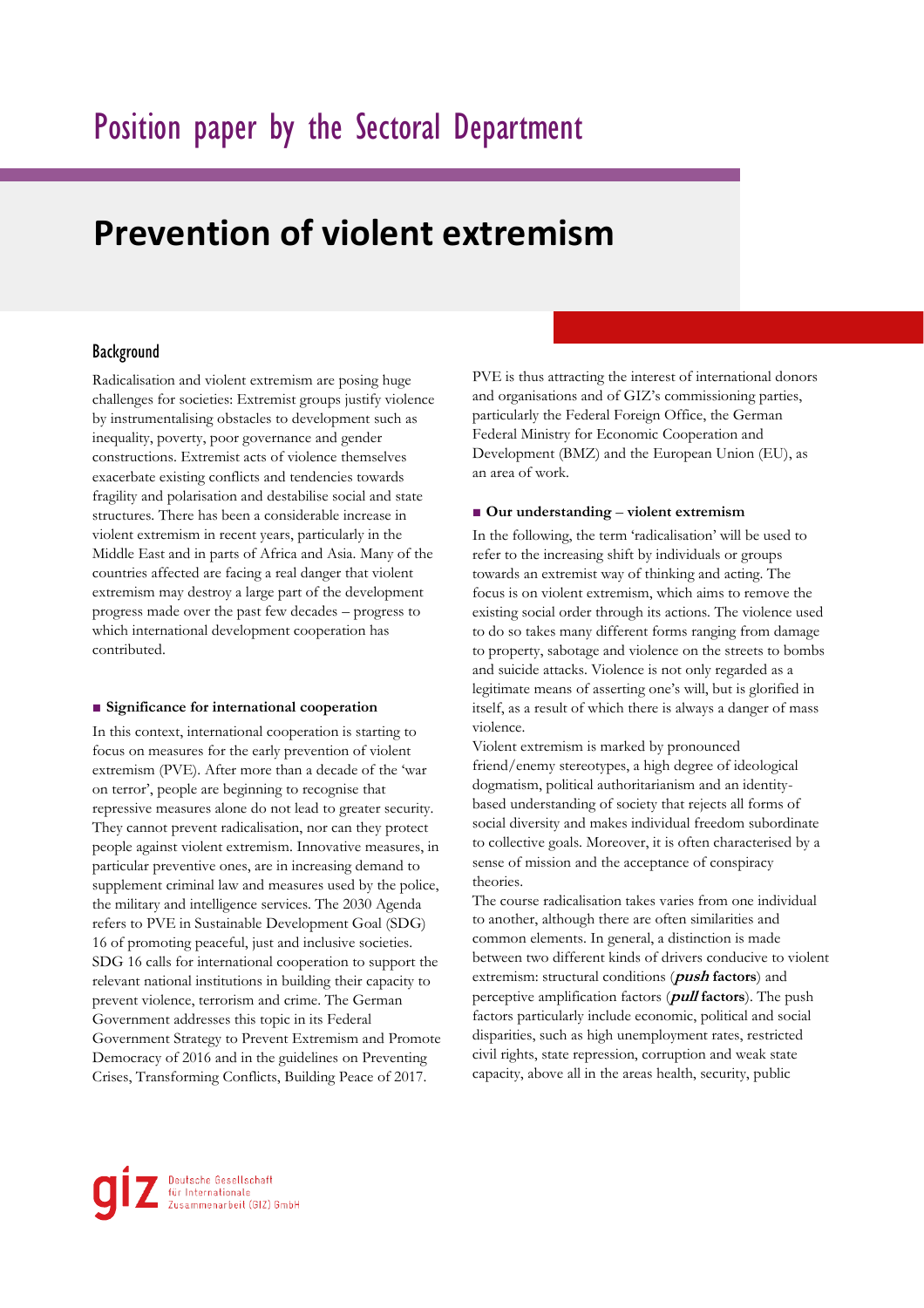infrastructure and education, along with gender constructions based on conservative, patriarchal social structures. The pull factors describe the personal, individual motivations and characteristics of radicalisation processes. A subjective lack of prospects, dissatisfaction and a sense of being personally slighted as well as perceived discrimination and marginalisation may lead to individual crises of meaning and identity and group-based hate and may fuel radicalisation.

## ■ **Our field of intervention**

PVE draws on experience in the field of violence prevention. Three levels are generally distinguished: Measures in the field of universal prevention (also referred to as 'primary prevention') are not geared to a specific target group. Instead, they aim to promote a society's resilience towards violent extremism in general and may offer advice on promoting a democratic culture or intercultural tolerance before extremism arises. Targeted prevention measures ('secondary prevention') are geared towards people at greater risk of becoming radicalised due to particular circumstances, e.g. prisoners. This also includes people showing initial signs of radicalisation. The focus of these measures generally lies on support to improve the socio-economic conditions of this broad target group in order to prevent them from becoming entrenched in their ideology and/or move on to violent action. Indicated prevention ('tertiary prevention') is directed at individuals who have already become radicalised. This is thus often also referred to as de-radicalisation or distancing. In the projects it supports, GIZ has focused so far on universal and targeted prevention measures.

## Our position

GIZ sees PVE as a socially significant and strategic topic that should be placed in a broader context of sustainable change. Approaches such as violence prevention, peacebuilding and the promotion of democracy, political participation, education and youth are core competences at GIZ and are suitable means for attempting to achieve a positive impact on structural factors conducive to radicalisation and violent extremism.

PVE approaches can be divided into relevant and specific measures: PVE-relevant measures are geared towards general institutional and structural conditions, for example by supporting institutions in implementing and coordinating prevention strategies or addressing structural deficits that may contribute to radicalisation (for instance unemployment and a lack of perspectives, inhumane prison conditions, discrimination against minorities). PVEspecific measures are geared directly or indirectly towards particular (cognitive or behavioural) patterns among people at risk or their social environment. This includes promoting resilience against extremist ideologies by reducing dichotomous views of the world or stereotypes and encouraging tolerance towards people with different outlooks. Measures to promote individual autonomy and encourage people to assume responsibility for shaping their own lives, like the ones implemented by GIZ, help counter extremist ideas about the individual becoming one with the masses.

In this context, GIZ's position is as follows:

#### ■ **PVE** requires multi-stakeholder approaches.

Radicalisation takes place in a context with competing political, social and religious or ideological interests. While many partner governments primarily see extremism as a security problem and would therefore like to receive support in the field of police work, the judiciary and the penal system, many social groups in our partner countries also regard it as a social, religious or cultural phenomenon. In order to ensure that the measures are relevant and that they enjoy credibility and acceptance, a number of stakeholders from the state and civil society, particularly community-based organisations, should be included, and existing community structures used. Tension between parts of the population and the authorities must be recognised in time and taken into account in order to minimise unintended negative results (see below). Integrating local intermediaries and multipliers, for example dignitaries or religious leaders, who share the social environment, traditions, language, culture and religion of the group of people at risk can play an important role both in shaping and implementing a measure. GIZ's aim is to promote a culture of tolerance and prevention in society as a whole, to foster open dialogue and to highlight the need for extensive partnerships to ensure that prevention is successful.

#### ■ **PVE is based on the particular local context.**

PVE-specific measures must be planned and implemented in accordance with the context in order to be able to address the interrelated causes and effects of radicalisation processes. Contextualisation is a standard procedure at GIZ, but it is particularly important here. Current research has recognised that different recruitment mechanisms are the main cause of different radicalisation processes in comparable situations and in similarly vulnerable population groups. When designing a project, the set of stakeholders and conflicts in the particular project context therefore needs to be systematically examined, including potential PVE strategies by partner governments and the internal perspective of the population groups affected. Context-specific planning of PVE measures requires appraisal missions designed accordingly and an inception phase (orientation phase at the beginning of the project) lasting several months.

## ■ **PVE** measures must be gender specific and must **take account of gender stereotypes.**

Conflict-ridden gender topics, such as traditional views about gender roles, sexism and ideas about the different 'value' of men and women, are an important factor contributing to the interest in extremist groups shown by young men and women. This includes gender stereotypes such as aggressive, militarised masculinity, which – alongside huge insecurity concerning one's own role – are often one of the reasons why young men in particular turn to extremist groups. Similarly, girls and women from Muslim families may choose a stricter form of Islam than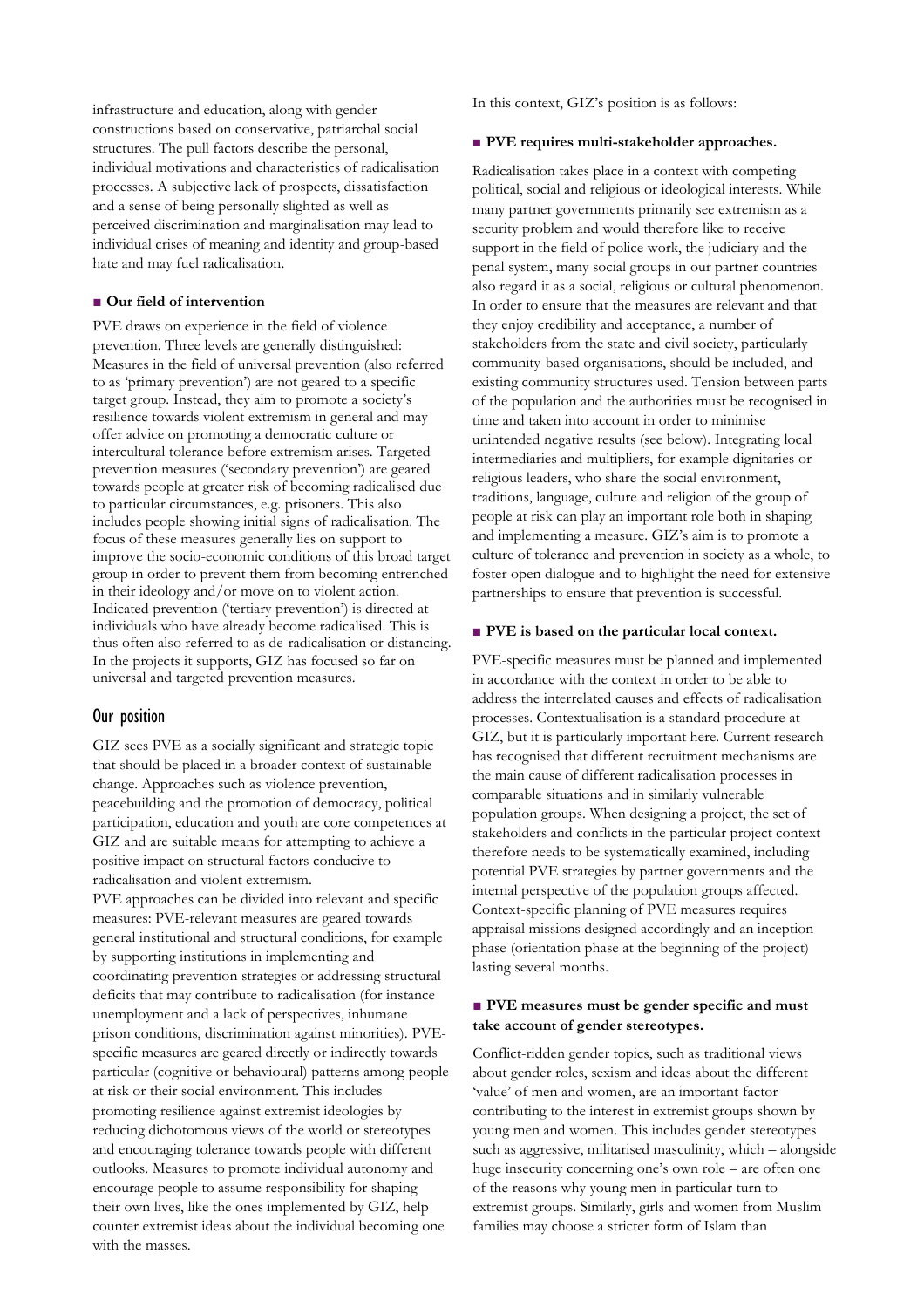that practiced by their parents' generation, for example, and join the jihadi movement. This might be felt to be a form of empowerment in a patriarchal family hierarchy. Even though women are much less active in acts of violence than men are, they may still assume important roles in disseminating ideologies in the family, the community and the media. Recognising that gender aspects and dynamics are widespread in all forms of extremism is vital for successful prevention, because the offers made and the recruitment strategies pursued by extremist groups are gender specific too.

#### ■ Only long-term PVE measures are successful.

Lasting and hence successful prevention is only possible using long-term interventions and thus requires a longterm, binding commitment. Short-term stand-alone measures are not sufficient to work on the complex social or individual factors that are conducive to radicalisation processes. Implementation can begin with small-scale pilot measures that are adapted flexibly to the particular context. Larger projects and programmes can follow in the next step.

## **■ PVE measures must be planned and communicated with an eye to the target group.**

Key implementation principles at GIZ that are particularly relevant to PVE measures are that planning and steering of measures should be as transparent and participatory as possible and should be carried out in cooperation with the institutions and stakeholders involved; moreover, communication with clients, partners, target groups and the public should be sensitive. The latter is significant in order to avoid too much emphasis being placed on security in connection with the topic and certain sections of the population being stigmatised. Thus extremists may present awareness-raising measures as hostile under certain circumstances. If these measures then unintentionally support extremist narratives, they soon become counterproductive and may scare off potential partners of international cooperation (IC).

## ■ **GIZ can integrate PVE measures as modules in comprehensive support activities.**

Lasting prevention of violent extremism that does not merely treat the symptoms requires a comprehensive approach that takes account of the political, social and socio-economic causes and counteracts forces of social exclusion. PVE measures are most likely to have a sustainable impact if they are placed in a broader context with good governance, promotion of democracy and the rule of law and combined with measures for social cohesion, inclusion of marginalised population groups and peacebuilding.

GIZ supports numerous projects designed to help achieve sustainable socio-economic development in the partner countries and to have an indirect impact to counter the structural factors that encourage

radicalisation, such as a lack of economic prospects, inadequate education opportunities, limited political participation, the absence of rights, a lack of transparency and corruption. Greater accountability on the part of state actors and a professional security sector reduce arbitrariness and abuse of power and boost citizen awareness and social cohesion. Projects that operate in the field of youth promotion and peacebuilding, violence prevention and dealing with the past, interreligious dialogue, access to law, promotion of education, the private sector and employment or strengthening of media diversity and media skills are also relevant to PVE measures and allow an integrated, modular approach to be taken. Conversely, it is only by integrating the PVE approach sensitively that a project geared towards general structural conditions or disadvantaged target groups becomes relevant to PVE.

There are other key overlaps with areas such as displacement and migration. Precise analysis of these contexts and development of specific reform approaches continue to be challenges for the years to come.

## ■ **Risk reduction is a key part of planning and implementing PVE measures.**

PVE projects have a heightened risk of unintended negative results, especially in terms of human rights and of gender and conflict sensitivity. This risk increases in cooperation with partner governments that have a different understanding of prevention. Projects may make an important contribution towards helping partners understand that disproportionate measures to counter extremism, for example arbitrary prosecution, are often counterproductive and in some circumstances may encourage radicalisation.

In the worst case scenario, PVE can be misused as a method of stigmatisation and political repression against opposition groups. For GIZ, there is a risk that target groups may see the company as a one-sided supporter of the security apparatus. GIZ uses the safeguards and gender management system to cover unintended negative results. Integrated context and human rights analyses and development of SMART (specific, measurable, attainable and action-oriented, relevant and time-bound) indicators and relevant (context-sensitive) monitoring systems are used to this end. With its many years of experience in developing results-oriented monitoring systems, GIZ is well positioned here and should make use of this knowledge. It is also important for projects to pursue realistic goals and to offer real prospects in order not to raise false expectations among either clients or partners. Indicated prevention – work with individuals who have already become radicalised – requires additional care in view of the risks. As a result of the possible proximity to extremist groups, particular attention should be paid to risks to personnel for GIZ and its partners if projects are to start operating in this area.